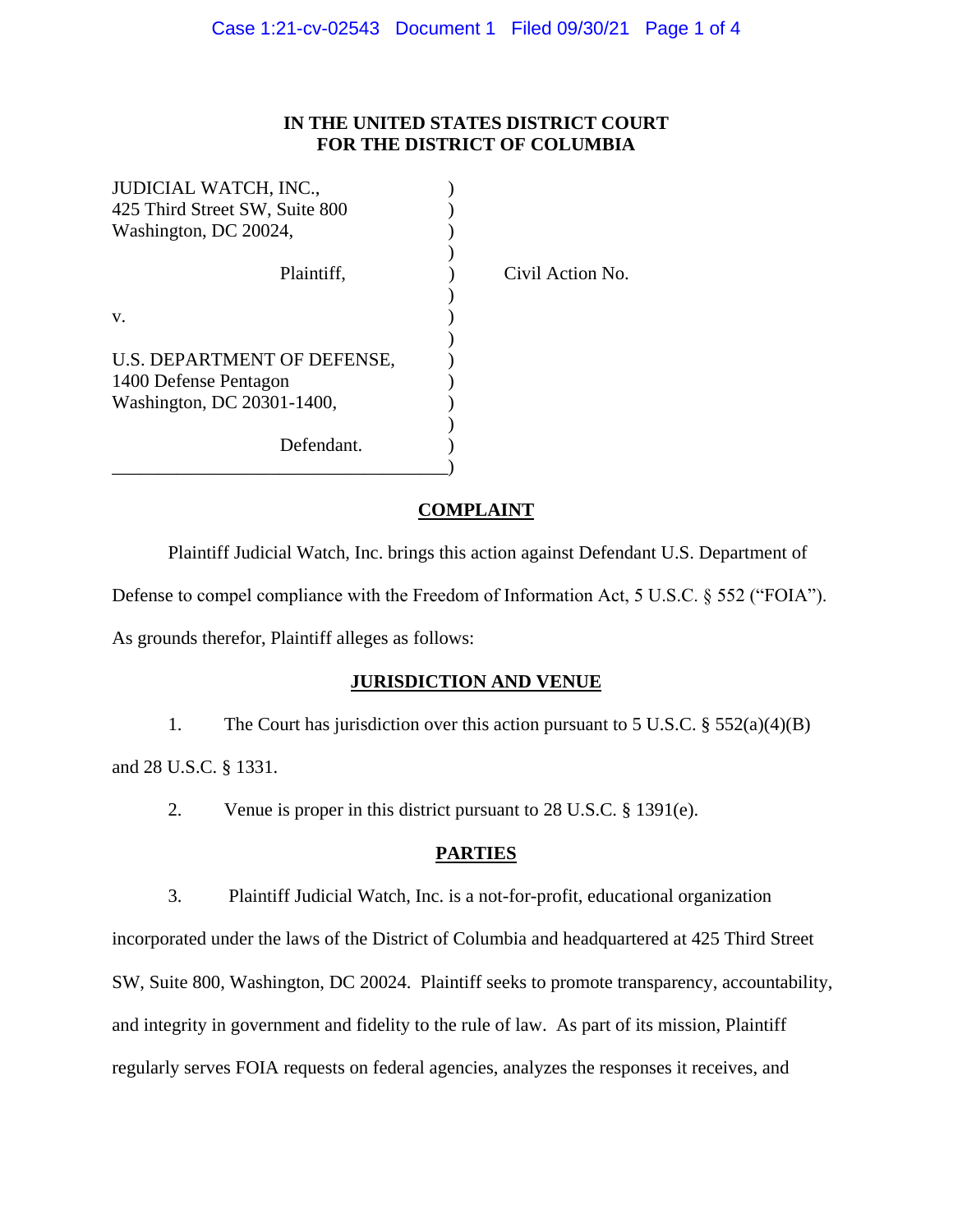#### Case 1:21-cv-02543 Document 1 Filed 09/30/21 Page 2 of 4

disseminates its findings and any records to the American public to inform them about "what their government is up to."

4. Defendant is an agency of the United States Government. Defendant has possession, custody, and control of records to which Plaintiff seeks access. Defendant is headquartered at 1400 Defense Pentagon, Washington, DC 20301-1400.

#### **STATEMENT OF FACTS**

5. On August 16, 2021, Plaintiff submitted a FOIA request to the Office of the Secretary of Defense/Joint Staff ("OSD/JS"), via the OSD/JS FOIA Requester Service Center's online FOIA portal, seeking access to the following public records:

> (1) Images, including video, showing Afghans clinging to the sides of a U.S. military aircraft at the airport in Kabul, Afghanistan;

(2) Images, including video, of persons falling from a U.S. Air Force C-17 military transport aircraft after taking off from the airport in Kabul, Afghanistan.

6. The time frame of the request was identified as August 15, 2021 to August 17, 2021.

7. Defendant confirmed receipt of Plaintiff's request by a letter dated August 17, 2021. Plaintiff was advised the request had been assigned tracking number 21-F-1415 and that Defendant was invoking FOIA's 10-day extension of time provision due to "unusual circumstances."

 8. As of the date of this Complaint, OSD/JS has failed to: (i) determine whether to comply with the request; (ii) notify Plaintiff of any such determination or the reasons therefor; (iii) advise Plaintiff of the right to appeal any adverse determination; or (iv) produce the requested records or otherwise demonstrate that the requested records are exempt from production.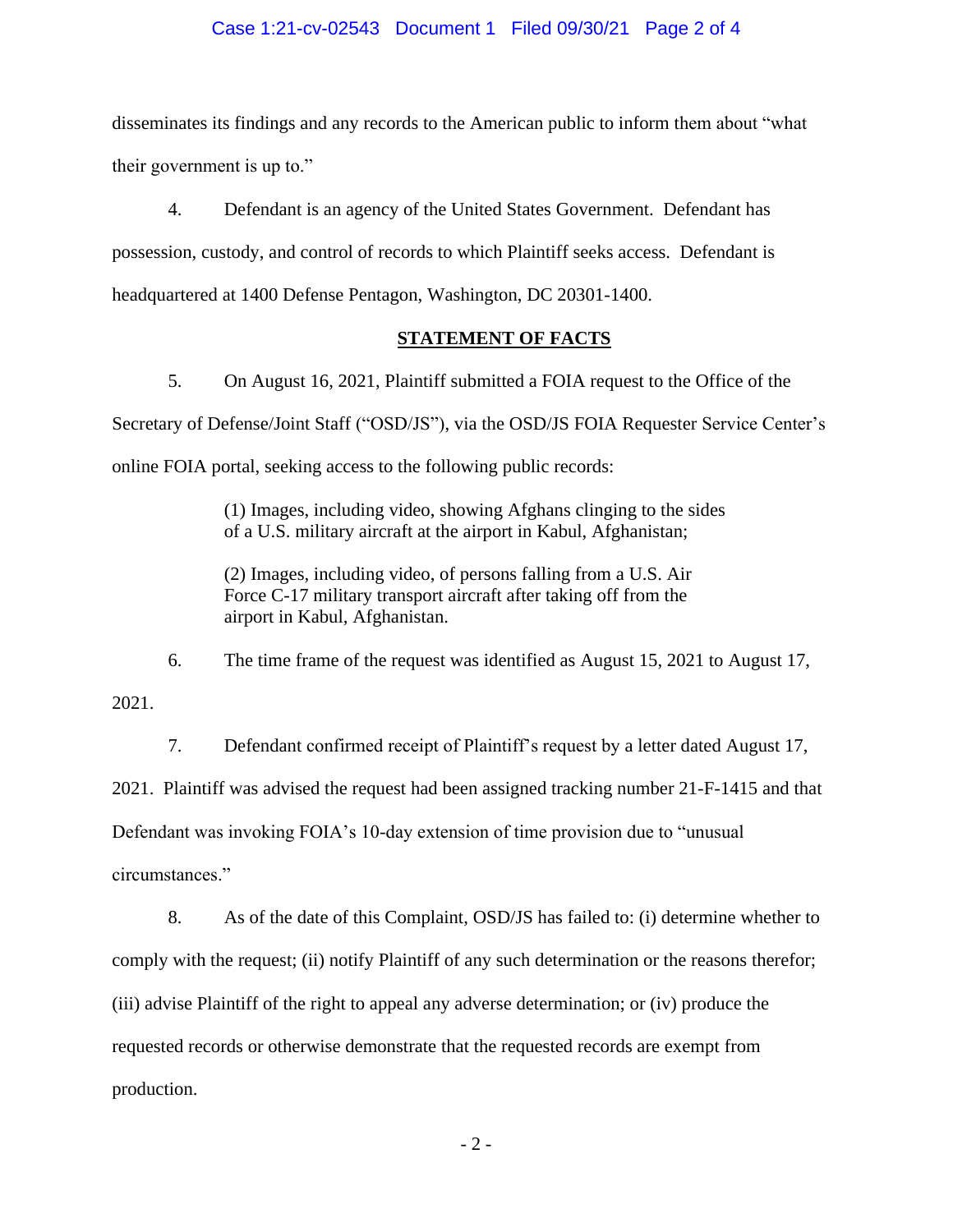## **COUNT I (Violation of FOIA, 5 U.S.C. § 552)**

9. Plaintiff realleges paragraphs 1 through 8 as if fully stated herein.

10. Defendant is in violation of FOIA.

11. Plaintiff is being irreparably harmed by Defendant's violation of FOIA, and Plaintiff will continue to be irreparably harmed unless Defendant is compelled to comply with the law.

12. Plaintiff has no adequate remedy at law.

13. To trigger FOIA's administrative exhaustion requirement, Defendant was required to make a final determination on Plaintiff's request by September 29, 2021. Because Defendant failed to make a final determination on Plaintiff's request within the time limits set by FOIA, Plaintiff is deemed to have exhausted its administrative appeal remedies.

WHEREFORE, Plaintiff respectfully requests that the Court: (1) order Defendant to search for any and all records responsive to Plaintiff's FOIA request and demonstrate that it employed search methods reasonably calculated to uncover all records responsive to the request; (2) order Defendant to produce, by a date certain, any and all non-exempt records responsive to Plaintiff's FOIA request and a *Vaughn* index of any responsive records withheld under claim of exemption; (3) enjoin Defendant from continuing to withhold any and all non-exempt records responsive to Plaintiff's FOIA request; (4) grant Plaintiff an award of attorney's fees and other litigation costs reasonably incurred in this action pursuant to 5 U.S.C.  $\S 552(a)(4)(E)$ ; and (5) grant Plaintiff such other relief as the Court deems just and proper.

- 3 -